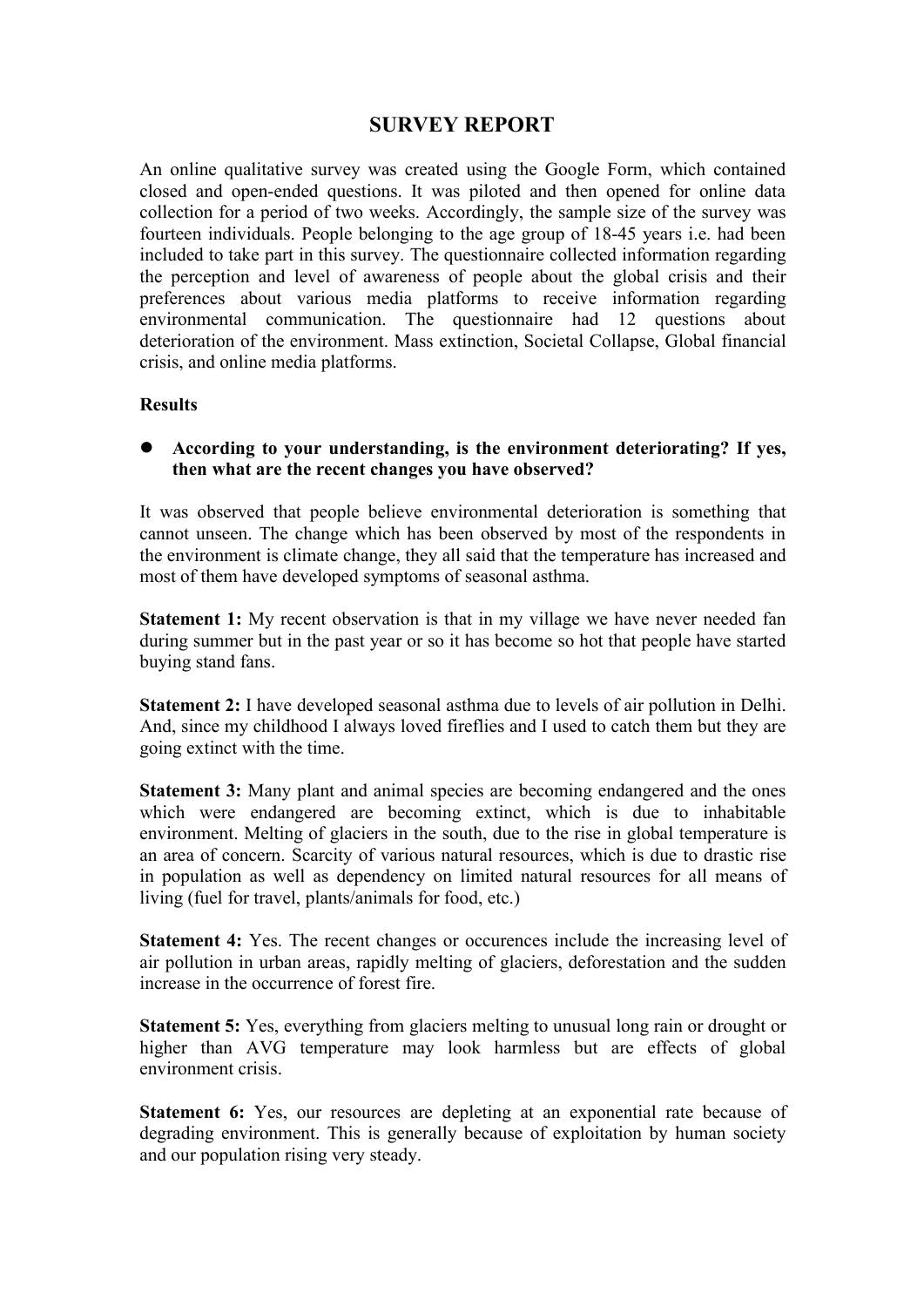**Statement 7:** Temperature changes, longer summer, erratic rains

## **Reading the following statements by the leading scientists warning us about the 6th Mass Extinction, what is your opinion?**

**Statement 1:** It is human overpopulation and over consumption that drives wildlife and its habitat on a brink. We are the cause of leading wildlife into endangered or extinction.

**Statement 2:** Scientists have been warning us from past 2 to 3 decades and there is a growth but it is very slow than it needs to be. Ofcourse the term extinction is scary in itself but nothing would if everybody's gonna be worried and would do nothing.

**Statement 3:** This concerns me to a high extent and actions need to be taken immediately to avoid this "biological annihilation". This planet was meant to be for all, but now since humans are consuming all the available resources, nothing is left for those who can't speak. Other than this, hunting and poaching of any species for selfish gains should be banned.Why are animals treated different than human? Do they not have rights like us? Why can we kill and eat them or use them for decorative purposes? Instead, we being the smarter species, should take responsibility of them, to make their lives simpler and give them better living conditions.

**Statement 4:** Actually that's a very serious problem.Many species which we used to noticed in our childhood are not seen anymore . Humans are not aware about that , very few people thought about that but they're not sure what to do to aware the society. Lack of awareness is a big problem.

**Statement 5:** Though the loss to biodiversity is increasing at a gradual pace, but with exponentially increasing rate of consumption, over population and migration no one can predict or foresay that, in the future the loss to biodiversity or rate of extinction wouldn't be significant enough to cause a biological annihilation. Just like the rapid depletion of oils and minerals, humans will have to search for other alternatives.

**Statement 6:** We must act and make some permanent changes if we want our future generations to live peacefully. Even Small steps today can create a big impact tomorrow.

 **According to research published in the journal Scientific Reports - models out the future based on current rates of deforestation and other resource use. It has stated that if humanity continues down its current path, civilization as we know it is heading towards irreversible collapse in a matter of decades. What would be your reaction if humans are actually leading towards a dead end and soon going to face a societal collapse?**

**Statement 1:** I think we are already closed to societal collapse with only our talk and no action. My reaction would probably be rage and sadness.

**Statement 2:** I have read about the various societies being collapsed because they did not adopt the sustainable ways to live. I think in today's world the world need to shift to a world of sustainability.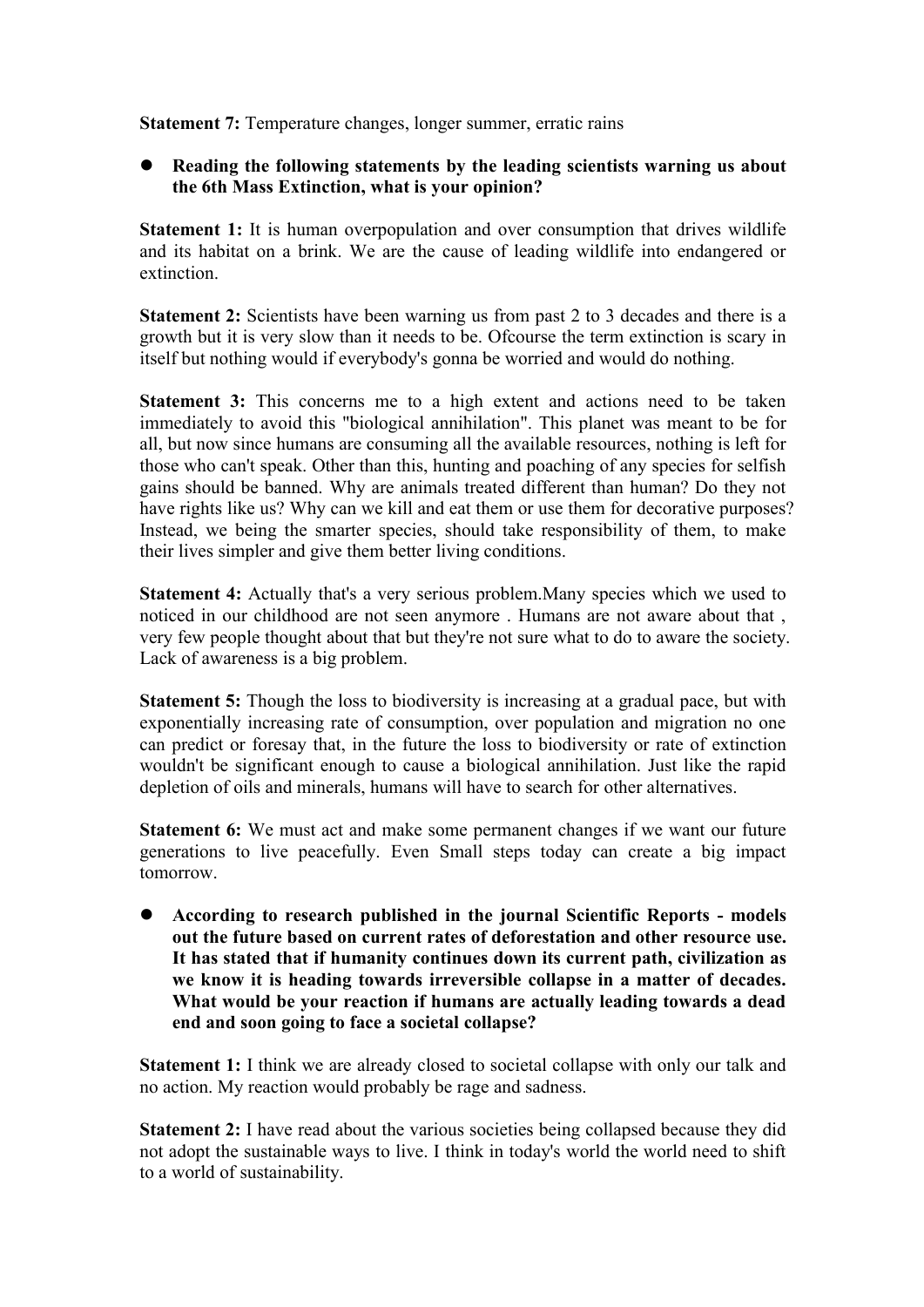**Statement 3:** This statement fills me with fear to the very core. It is a moral responsibility of every human, to understand this and start acting to preserve the environment and make life better for their future generations.

**Statement 4:** Not surprised at all, since we are the people responsible for the collapse, We can just try to "woke" people and aware them about this situation but let's be honest that doesn't seem to work at all.

**Statement 5:** Yes, it true that we are on the wrong path and need to be taken some serious action to save the civilization.

**Statement 6:** Start contributing in my small ways in whichever way i can to preserve the nature.

**Statement 7:** Yes...*i* would like to know about this more and do whatever *i* can do to educated people so that they also join us for our future generation.

**Statement 8:** To start creating awareness about the grave danger we as a race are in. To start questioning big corporations for their role in this onslaught on out nature.they need to be held accountable.

**Statement 9:** Would like to distance myself from the activities that will lead to such end. Would like to aware more people about the seriousness of the issue. Gradually, I will move to renewable energy sources and will encourage others to do the same.

# **What would be your reaction if there is another global financial crisis within the next10 years, which will be even worse than the previous ones?**

**Statement 1:** I would think of how we as a human lack the ability to change for the better

**Statement 2:** I do not think that people would be able to survive this crisis after the covid 19 and that would be the time where our societies would collapse.

**Statement 3:** The recent financial crisis brought down almost all the national economies as well as many companies perished and many people got unemployed.

**Statement 4:** The world is just starting to recover from this. Now even if a similar kind of situation arises in the next 10 years, I don't think there will be many companies which will be able to survive, and an even higher number of unemployment might be caused. A country like Australia went in recession after 30 years, so if this happens again, I believe many countries will be following in their footsteps.

**Statement 5:** There will be nothing to do and everyone will be unemployed and this goes long many liveswill come to an end.

**Statement 6:** It will impact the way I consume products and invest, currently. I will start saving more money and will reduce my consumption, so as to financially prepare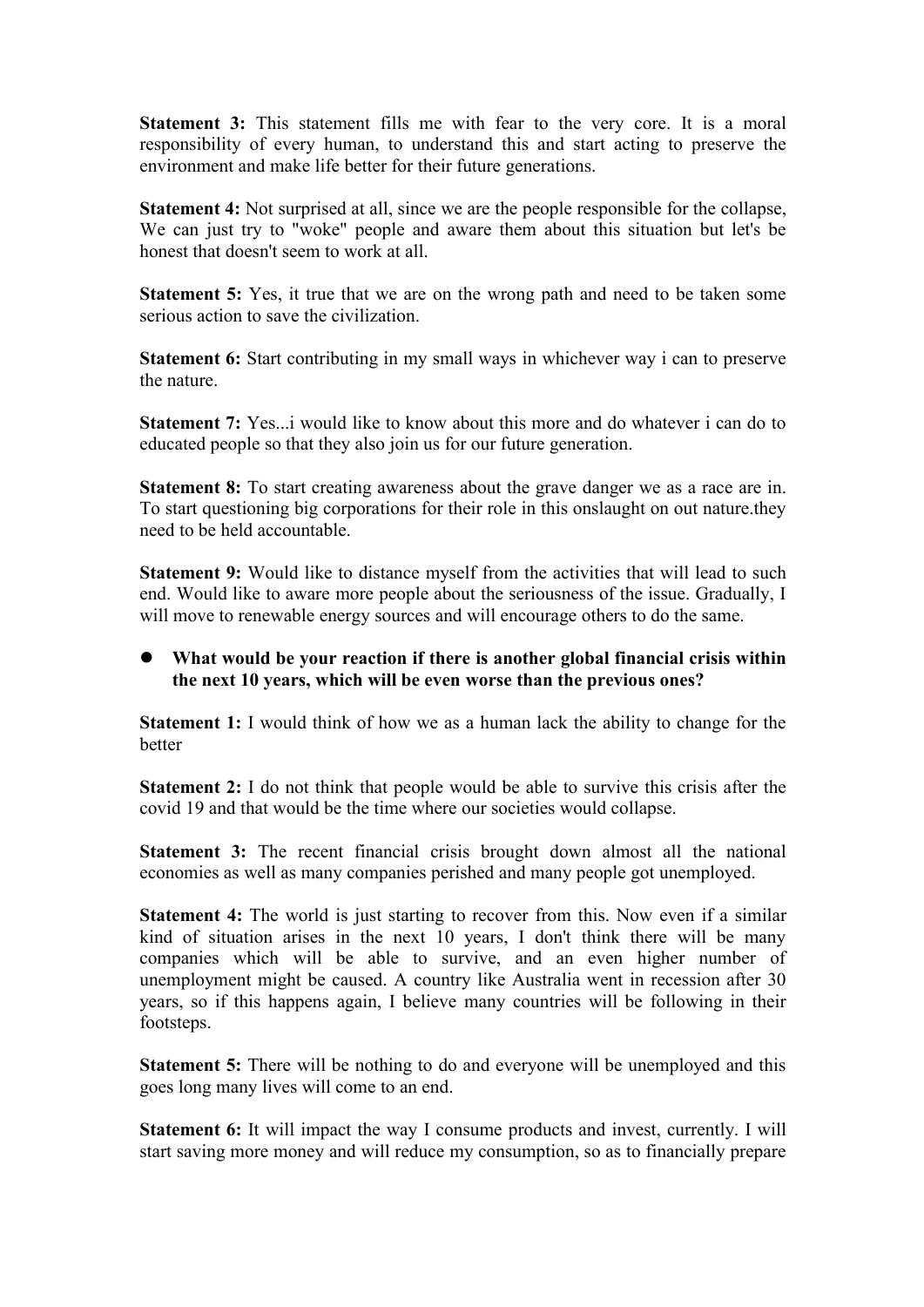myself for the crisis. Apart from that, I would like to analyze the severity of the crisis, so as to find business opportunities which could help during the crisis.

 **Would you be interested in gaining more information about the critical questions and predicaments being faced by humanity and also explore resolution alternatives?**

14 responses ● Yes  $\bullet$  No Maybe 92.9%

 **Rank the following topics/issues based on your interest and their urgency to the environment and humans?**



 **Rank the following platforms based on your flexibility to engage with online media platforms?**

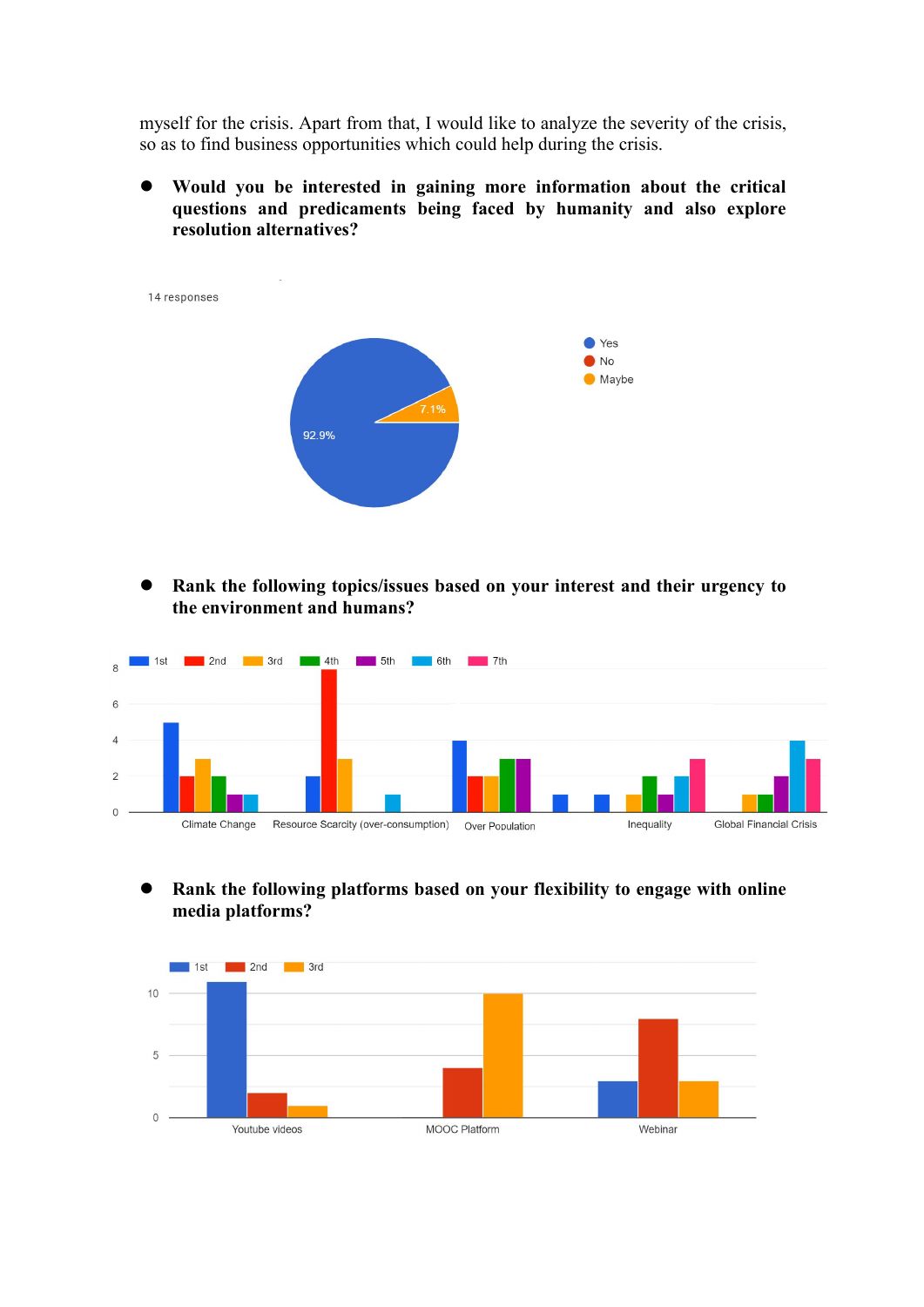**According to your perception, what should be the ideal duration of an edutainment video to develop a basic understanding of the topic?**



**According to your perception, what is the ideal duration of an online course?**



 **In your perception, among the following, what is the major purpose to enroll in an online course?**